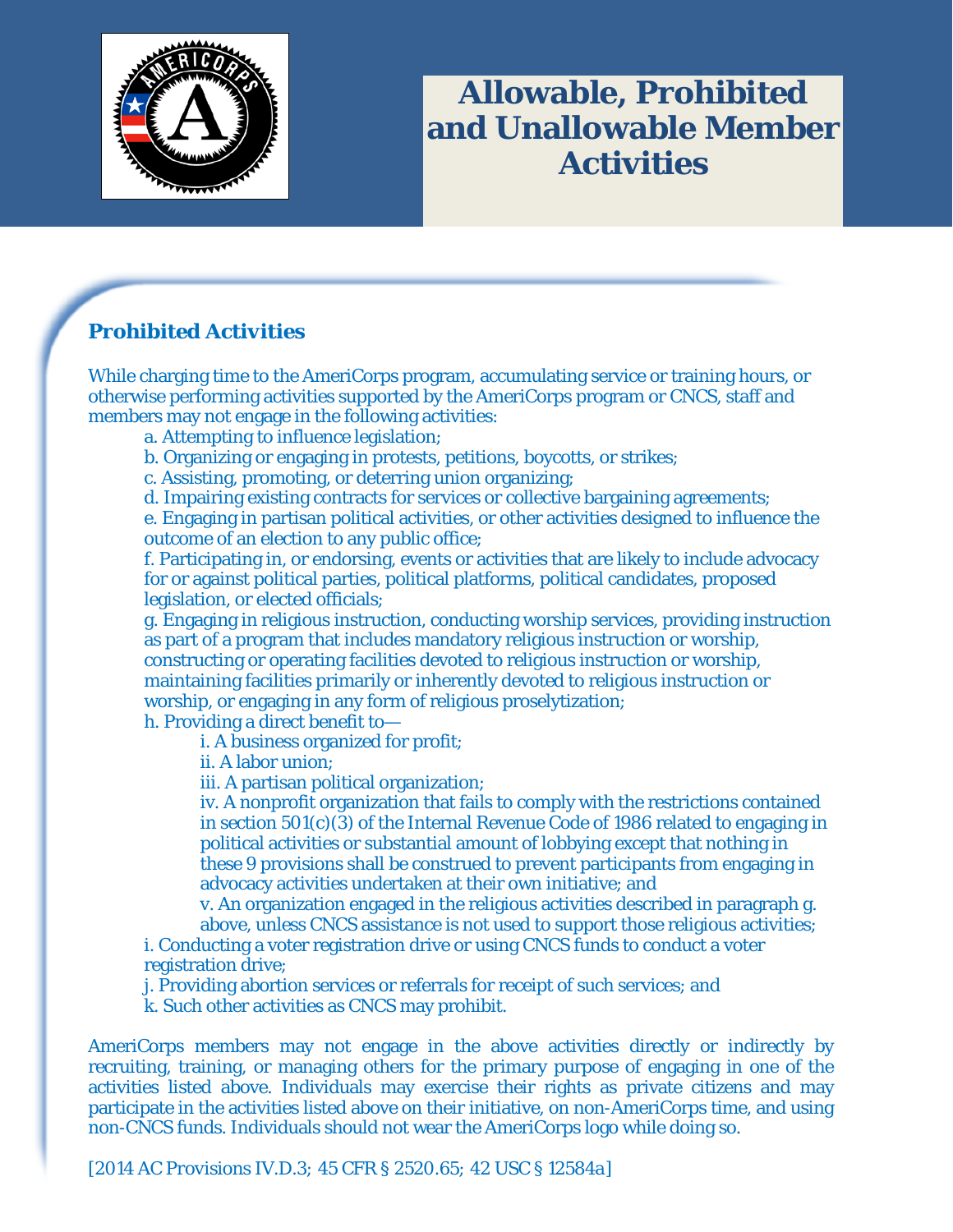## *Other Considerations for AmeriCorps Member Service*

#### *Member Training*

No more than 20 percent of the aggregate of all AmeriCorps member service hours in your program, as reflected in the member enrollments in the National Service Trust, may be spent in education and training activities. Capacity-building activities and direct service activities do not count towards the 20 percent cap on education and training activities. *[45 CFR § 2520.50]*

#### *Federal and State Assistance*

It is prohibited to use service under a grant "for the sole purpose of referring individuals to Federal assistance programs or State assistance programs funded in part by the Federal Government." *[42 USC § 12634(d)]*

#### *Meaningful and Compliant Service Activities*

*Member activities must be within the scope of the approved program grant and cannot be contrary to the law.* 

The grantee must develop member positions that provide for meaningful service activities and performance criteria that are appropriate to the skill level of members.

The grantee is responsible for ensuring that the positions do not include or put the AmeriCorps member in a situation in which the member is at risk for:

- engaging in any prohibited activity,
- activity that would violate the nonduplication and nondisplacement requirements), or
- prohibited fundraising activity

The grantee must accurately and completely describe the activities to be performed by each member in a position description.

*[45 CFR §§ 2540.100; 2520.20, .40, .45, .65; 2014 AC Provision IV. D.1]*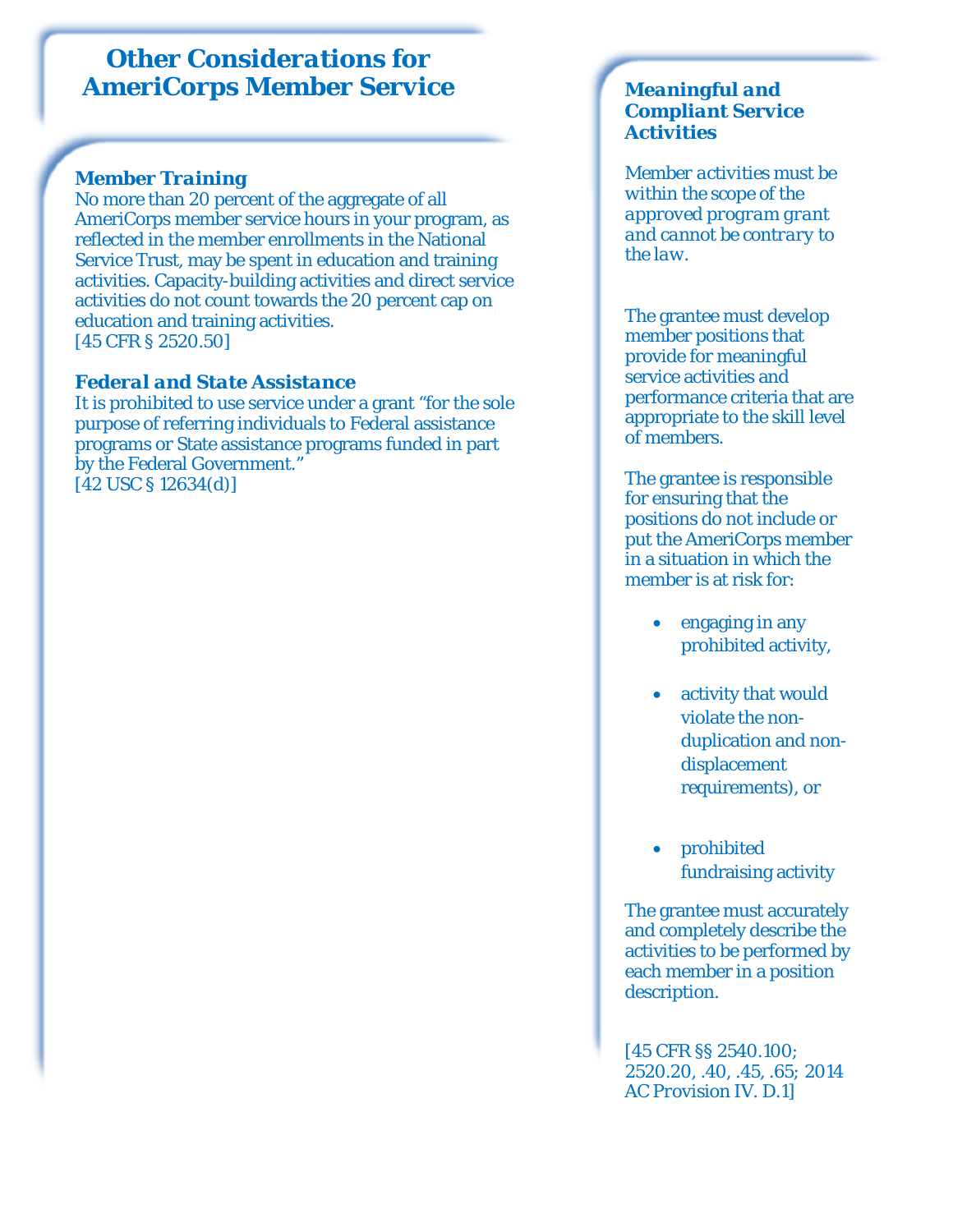## *Nondisplacement/Nonduplication*

#### (e) Nonduplication.

Corporation assistance may not be used to duplicate an activity that is already available in the locality of a program. And, unless the requirements of paragraph (f) of this section are met, Corporation assistance will not be provided to a private nonprofit entity to conduct activities that are the same or substantially equivalent to activities provided by a State or local government agency in which such entity resides.

#### (f) Nondisplacement.

(1) An employer may not displace an employee or position, including partial displacement such as reduction in hours, wages, or employment benefits, as a result of the use by such employer of a participant in a program receiving Corporation assistance.

(2) An organization may not displace a volunteer by using a participant in a program receiving Corporation assistance.

(3) A service opportunity will not be created under this chapter that will infringe in any manner on the promotional opportunity of an employed individual.

(4) A participant in a program receiving Corporation assistance may not perform any services or duties or engage in activities that would otherwise be performed by an employee as part of the assigned duties of such employee.

(5) A participant in any program receiving assistance under this chapter may not perform any services or duties, or engage in activities, that—

(i) Will supplant the hiring of employed workers; or

(ii) Are services, duties, or activities with respect to which an individual has recall rights pursuant to a collective bargaining agreement or applicable personnel procedures.

(6) A participant in any program receiving assistance under this chapter may not perform services or duties that have been performed by or were assigned to any—

(i) Presently employed worker;

(ii) Employee who recently resigned or was discharged;

(iii) Employee who is subject to a reduction in force or who has recall rights pursuant to a collective bargaining agreement or applicable personnel procedures;

(iv) Employee who is on leave (terminal, temporary, vacation, emergency, or sick); or

(v) Employee who is on strike or who is being locked out.

*[45 C.F.R. §§ 2540.100(e), (f)]*